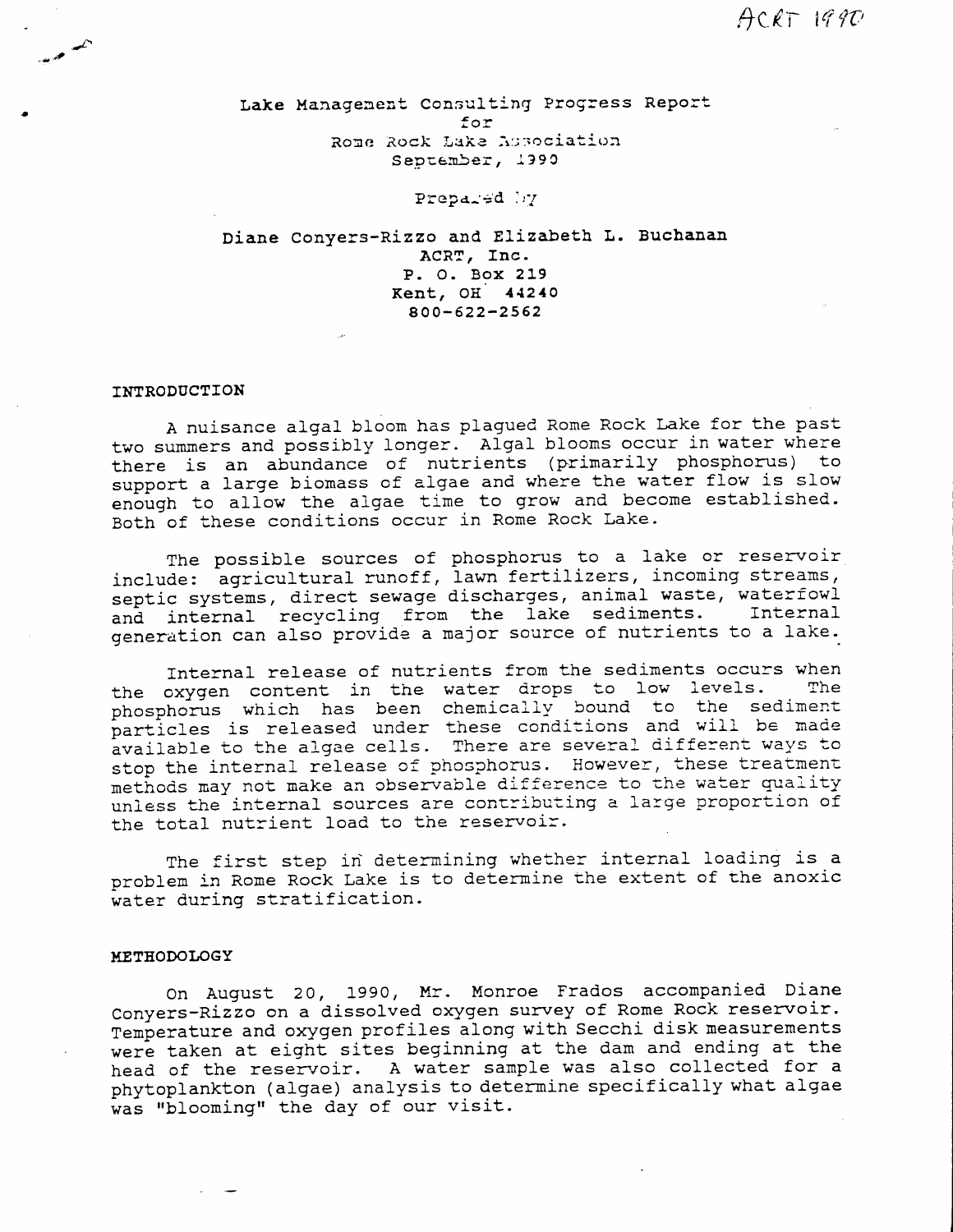### RESULTS AND DISCUSSION

 $\mathbf{C}^{\mathbf{c}}$ 

## Phytoplankton Analysis

The results of the phytoplank ion (algae) inalysis are shown in Attachment A. The dominant algae in the reservoir was Aphanizomenon flos-aquae. This is the same algae found to be dominant in 1989 by ACRT and in 1979 by Dr. Cooke.

Aphanizomenon is a nuisance bluegreen algae with short cylindrical or barrel-shaped cells. The cells contain pseudovacuoles which give this algae great buoyancy. This accounts for the fact that profuse growths become concentrated at the surface resulting in floating scums. Blooms of Aphanizomenon are not uncommon in nutrient rich, eutrophic lakes.

Aphanizomenon produces endotoxins which have been shown to cause fish kills and harm pets/livestock. The endotoxins are released as the algae cells die and decompose. This apparently is not a problem in Rome Rock Lake perhaps because this lake is a reservoir and water residence time is too short to allow a significant buildup of toxins in the water at any one time. However, in coves and inlets where the water does not readily mix with the main body of the reservoir, this may become a concern.

Other algal species identified in the sample, such as Cryptomonas, Trachelomonas and Euglena, are also commonly found in very nutrient waters. The presence of these species and other bluegreen algae (e.g., Microcystis and Anabaena) and the high total biovolume calculation of 7,604,486 cubic uM/ml indicates eutrophic conditions.

### Dissolved Oxygen Survey

The results of the dissolved oxygen (D.O.) survey indicate that nearly the entire length of the lake area is anoxic; that is, that there is no or very little oxygen in the water below five meters (15 feet) during the summer stratification period (Figures 1-8). If the oxygen levels at the sediment/water interface are very low, nutrients and metals that were chemically bound to the sediment particles are released into the water column. The nutrients (phosphorus) and metals (iron, manganese) become distributed throughout the water column during fall and spring turnover.

In addition to the problems of taste and odor which iron and manganese can cause to drinking water, and the algal populations that are supported by high phosphorus levels, an absence of oxygen in deep water poses a threat to the aquatic life.

Although the standards are written for streams, it should be noted that the Ohio EPA enforces 4 ppm (mg/1) as the minimum concentration of DO allowable in a warmwater habitat. A warmwater habitat is one capable of supporting balanced reproducing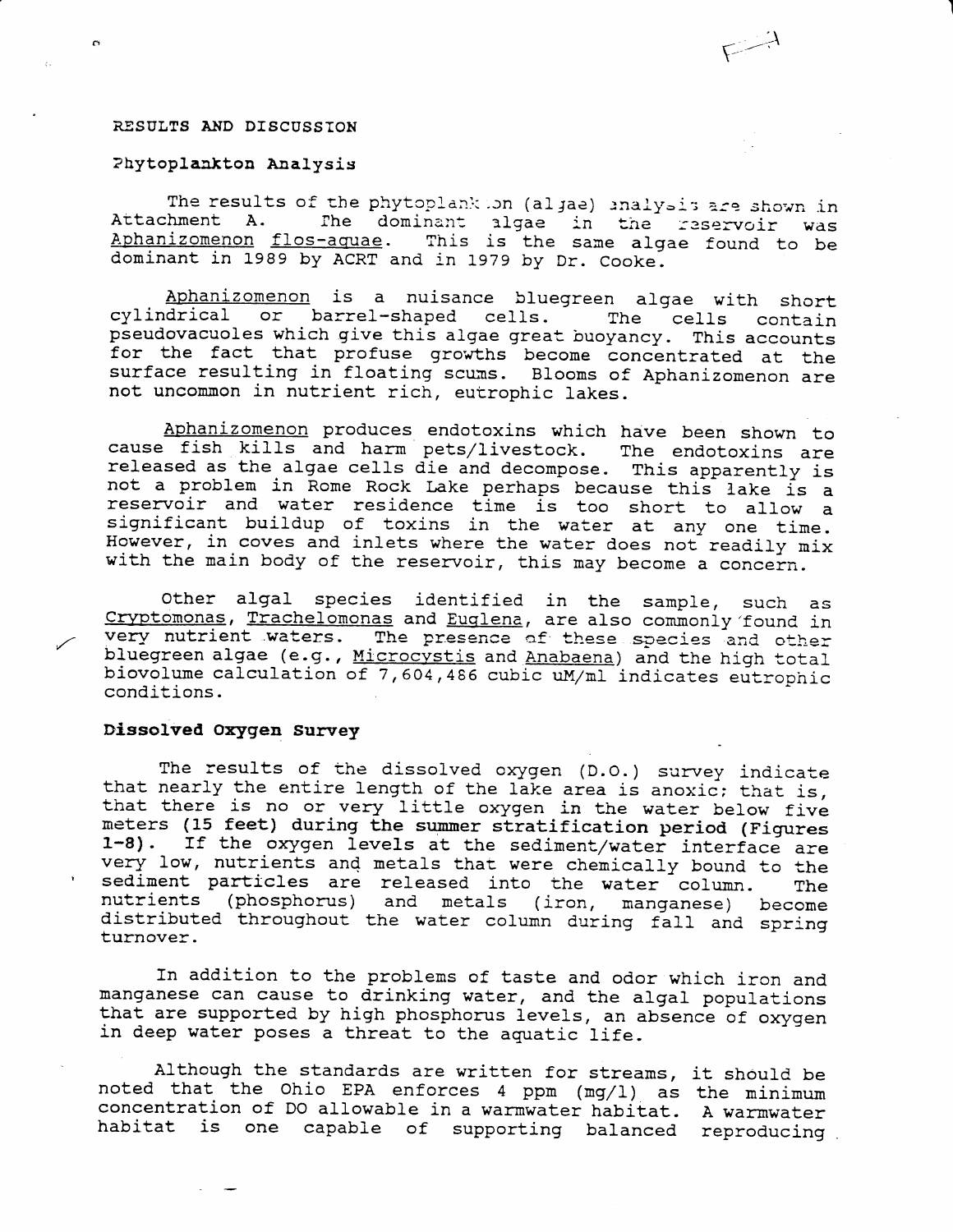populations of warmwater fish and associated vertebrate and invertebrate organisms and plants. If this standard is used, the water below 5 meters in Rome Rock reservoir is unsuitable for fish other than those tolerant to low oxygen conditions such as carp and catfish.

### RECOMMENDATIONS

#### $1.$ Winter Field Monitoring

Dissolved oxygen and temperature profiles should be taken at the dam one time when the reservoir is under ice cover. A phosphorus profile (at a minimum of 5 depths) should be done simultaneously.

## Rationale

Winter sampling is necessary to:

- determine if anoxia is a problem during the  $\star$ winter months, thus affecting the fish and aquatic invertebrates;
- $\star$ determine if nutrients are being released during winter, thus contributing to the spring algal blooms; and
- $\star$ begin to develop a time frame as to when an aeration system would need to be operating.

#### $2.$ Summer Field Monitoring

Dissolved oxygen and temperature profiles should be taken at the three in-lake sites once a month from May through October. During the same visits, surface measurements of chlorophyll, phosphorus, Secchi disk and algae should be made at these three in-lake sites. In addition, water samples should be collected to determine phosphorus concentrations at different depths in the water column at the deep hole (dam site).

### Rationale

These parameters are used to determine the trophic state of a lake. When these values are plugged into Carlson's trophic state index, the condition of the lake at the present time is determined. This condition can be compared with the 1978 data set and can be used a baseline to evaluate lake treatments.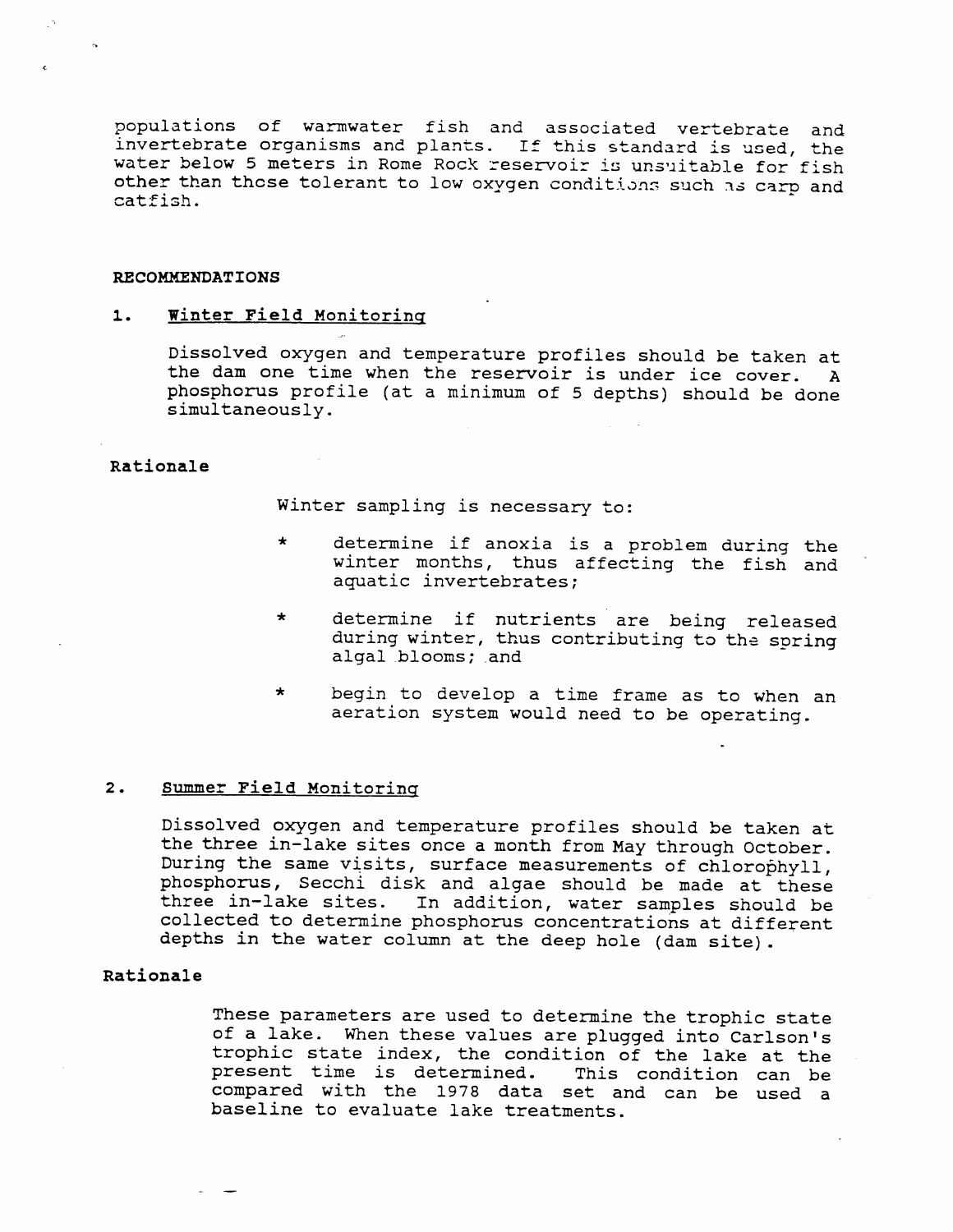The monitoring of these parameters will be key in identifying the extent of certain problems (such as internal nutrient loading, loss of fisheries habitat, and taste/odor problems in drinking water). Ultimately, this information will be used to determine the best in-lake treatments.

In particular, the dissolved oxygen data is needed to consider the feasibility of using certain treatments (e.g. hypolimnetic aeration) to inhibit internal release of phosphorus, iron and manganese.

#### $3.$ Watershed Study

The watershed should be studied to determine land uses and potential impacts. Aerial photos are the test and most efficient way to determine the land use around a lake or The ASCS office in Ashtabula has aerial reservoir. photographs of the area. These can be used in conjunction with USGS maps and site visits to outline the watershed and determine areas of potential impact.

## Rationale

A watershed study will show the potential sources of nutrients, organic and silt loads to the reservoir. Until these sources are identified, they can not be diverted and/or treated. The photographs will reveal the magnitude of the area contributing to the problems within the reservoir.

### Macrophyte Survey and Harvesting Strategy.  $4.$

The macrophyte community should be mapped and the plant species identified. This task can be done with a boat, a rake, and a measuring tape.

## Rationale

This information is important when planning a harvesting strategy for the lake. Keeping fish spawning and boat access in mine, a harvesting time table can be prepared for Rome Rock once areas plagued with early spring plants and later plants are identified.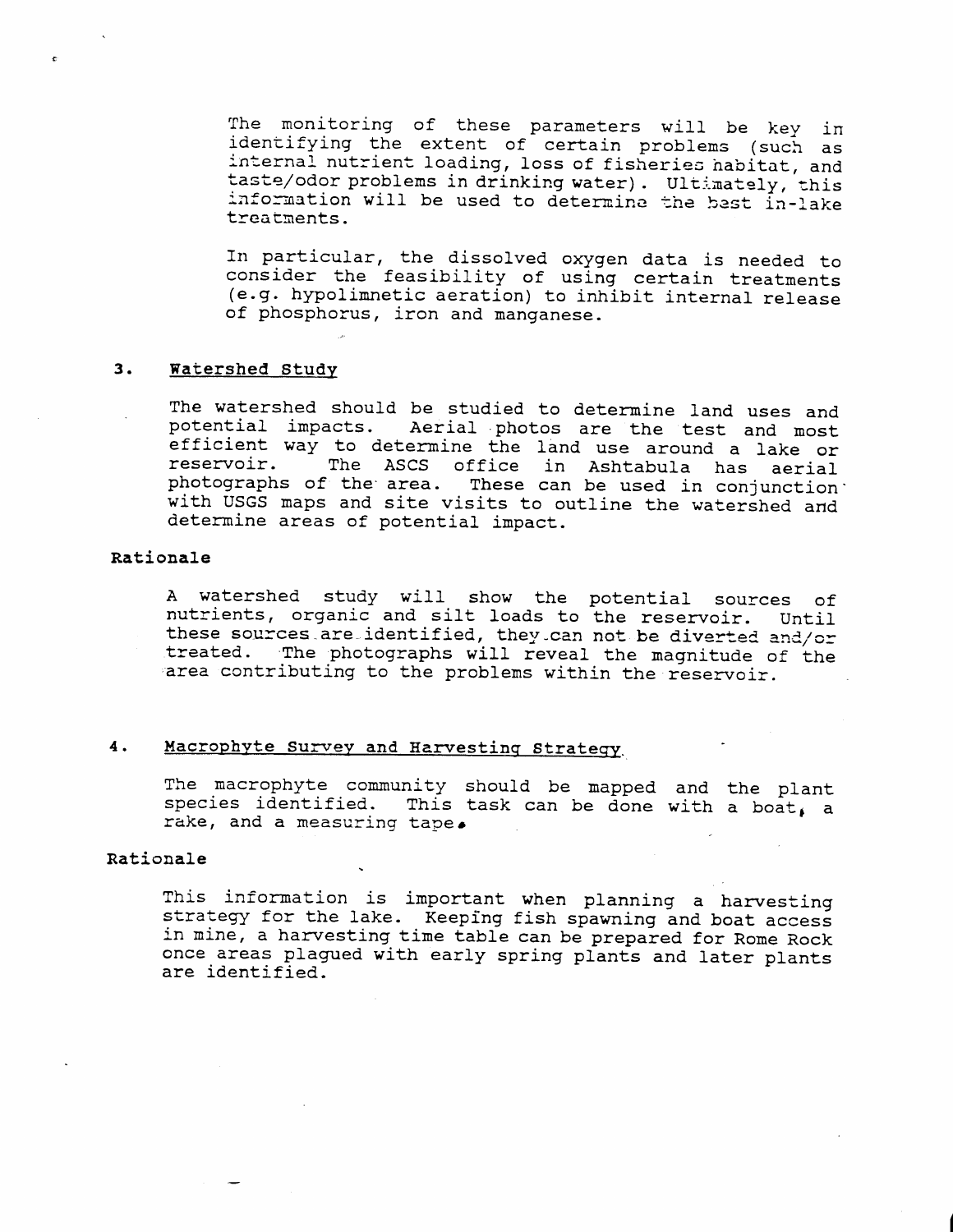#### $5.$ Analysis of Aeration Options

There are several types of aeration systems that can be used to retard the release of nutrients from the sediment. These include: aerators, circulators, and hypolimnetic aeration systems. An analysis of these various systems in light of Rome Rock's current limnological data is necessary.

## Rationale

Research is required to study the cost, effectiveness, and the side-effects of each system. Case histories of how the various systems have worked in similar lakes/reservoirs need to be studied before a system can be chosen for Rome Rock Lake.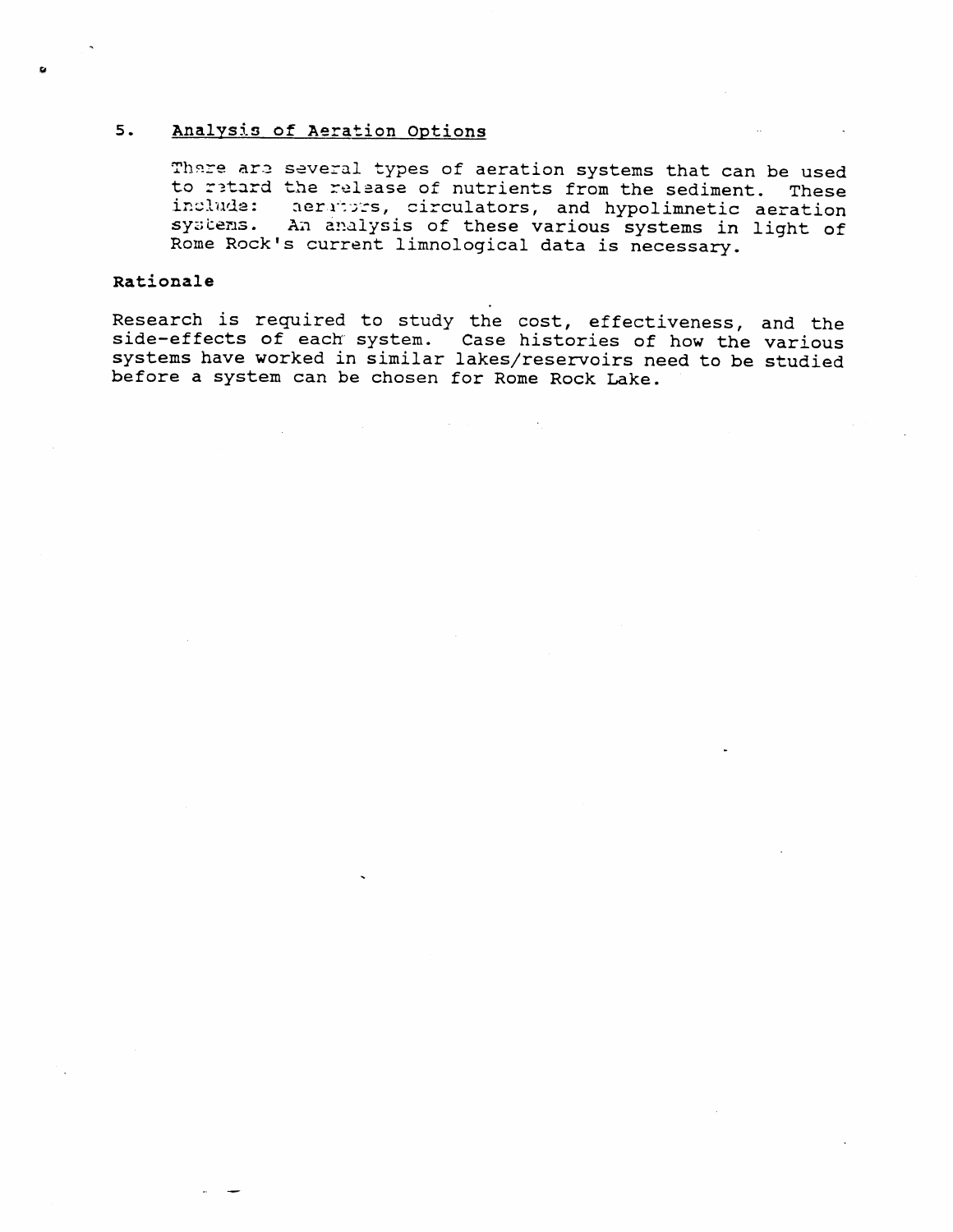# COST PROPOSAL FOR ACRT SERVICES RECOMMENDED FOR 1991

- Winter Field Sampling to monitor dissolved oxygen, temperature and phosphorus at 5 depths at the deep ho1e. cost per trip includes time, travel, data analysis and report. One trip recommended during ice cover sometime in January or February of 1991 o . . . . . . . . .r. o . o . . . . . \$520 per trip
- $2.$ Summer Monitoring (May-October) at three surface stations on the reservoir for chlorophyll, phosphorus, algae, dissolve oxygen, temperature and Secchi. A phosphorus profile will be taken at 5 depths at the deep hole. Cost per trip includes time, travel, data analysis and report . . . . \$970 per tr: Monthly monitoring is recommended from May to Octobe Six trips  $\ell$  \$970 per trip  $\ldots \ldots \ldots$  . . . . .  $/3$  . 4 . Watershed Study Macrophyte Survey and Harvesting Strategy . . . . . \$5,820 \$1,500 \$1,500
- $(5)$  Analysis of Aeration Options . . . . . . . . . . . \$ 680  $\subset$

l-

Miscellaneous Consulting Time for Other Tasks  $\ldots$ , \$40/hour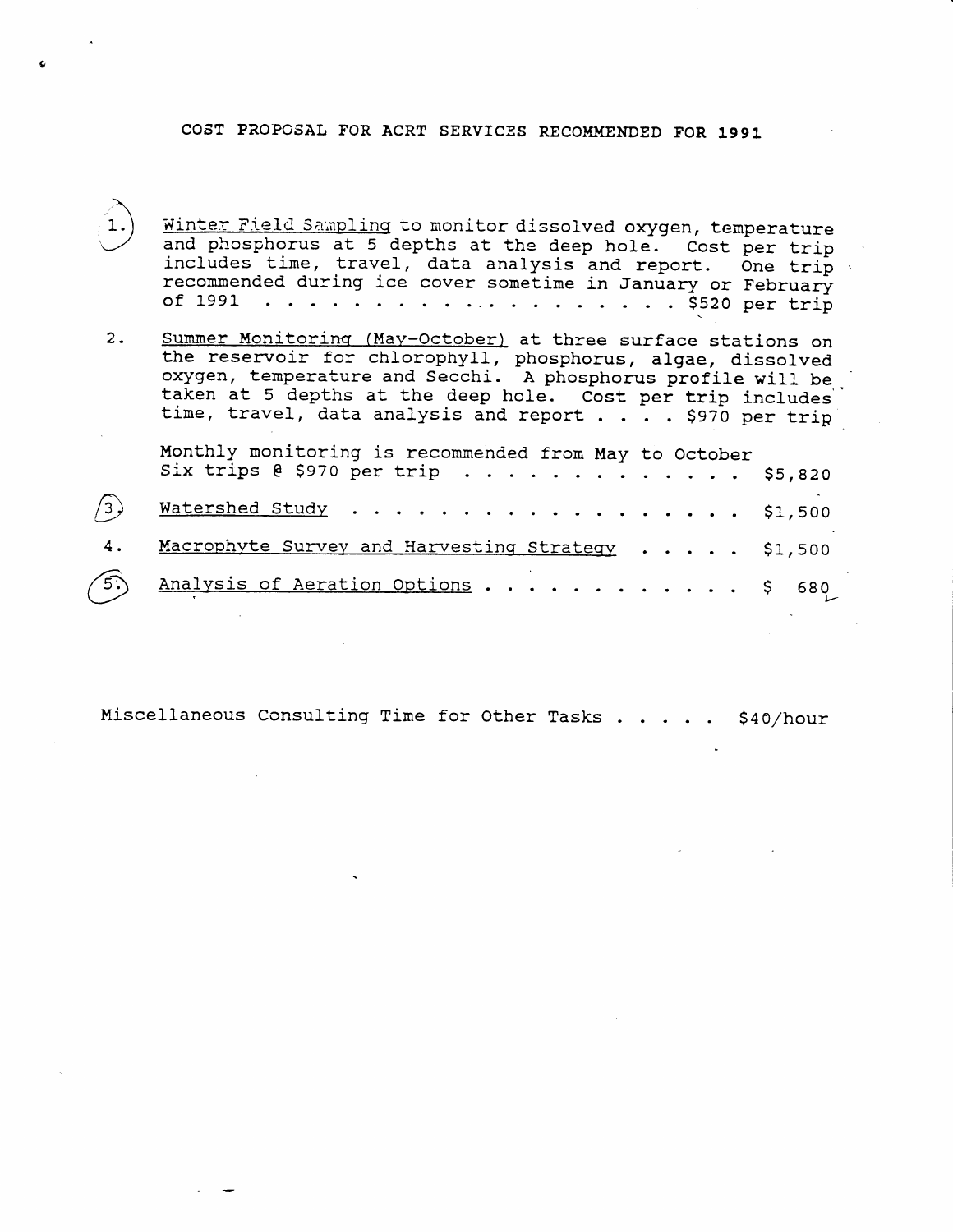Attachment A<br>PHYTOPLANKTON SAMPLE ANALYSIS

SAMPLE: Roaming Rock Lake

SAMPLE DATE: 90-08-21

TOTAL DENSITY (#/ml): 6862

TOTAL BIOVOLUME (cu.uM/ml): 7604486

TROPHIC STATE INDEX: 64.5

DIVERSITY INDEX: 1.08

 $\overline{c}$ 

| Aphanizomenon flos-aquae<br>5799<br>84.5<br>6958286                       | 91.5 |
|---------------------------------------------------------------------------|------|
| $\overline{2}$<br>Rhodomonas minuta<br>354<br>5.2<br>9001                 | 0.1  |
| 3<br>Cryptomonas erosa<br>226<br>3.3<br>117260                            | 1.5  |
| Trachelomonas volvocina<br>4<br>97<br>1.4<br>182172                       | 2.4  |
| 5<br>Mallomonas sp.<br>64<br>0.9<br>24483                                 | 0.3  |
| 6<br>Chlamydomonas sp.<br>64<br>0.9<br>20939                              | 0.3  |
| 7<br>Trachelomonas hispida<br>64<br>0.9<br>135300                         | 1.8  |
| 8<br>Cyclotella stelligera<br>32<br>0.5<br>1772                           | 0.0  |
| 9<br>Sphaerocystis schroeteri<br>32<br>0.5<br>4510                        | 0.1  |
| 10<br>Euglena sp.<br>32<br>0.5<br>18684                                   | 0.2  |
| $\mathbf{11}$<br>Microcystis aeruginosa<br>$-32$<br>0.5<br>3221           | 0.0  |
| $12 \overline{ }$<br>Trachelomonas sp.<br>32 <sub>2</sub><br>0.5<br>64429 | 0.8  |
| 13<br>Anabaena flos-aquae<br>32<br>64429<br>0.5                           | 0.8  |

**BN97** 

 $\sim$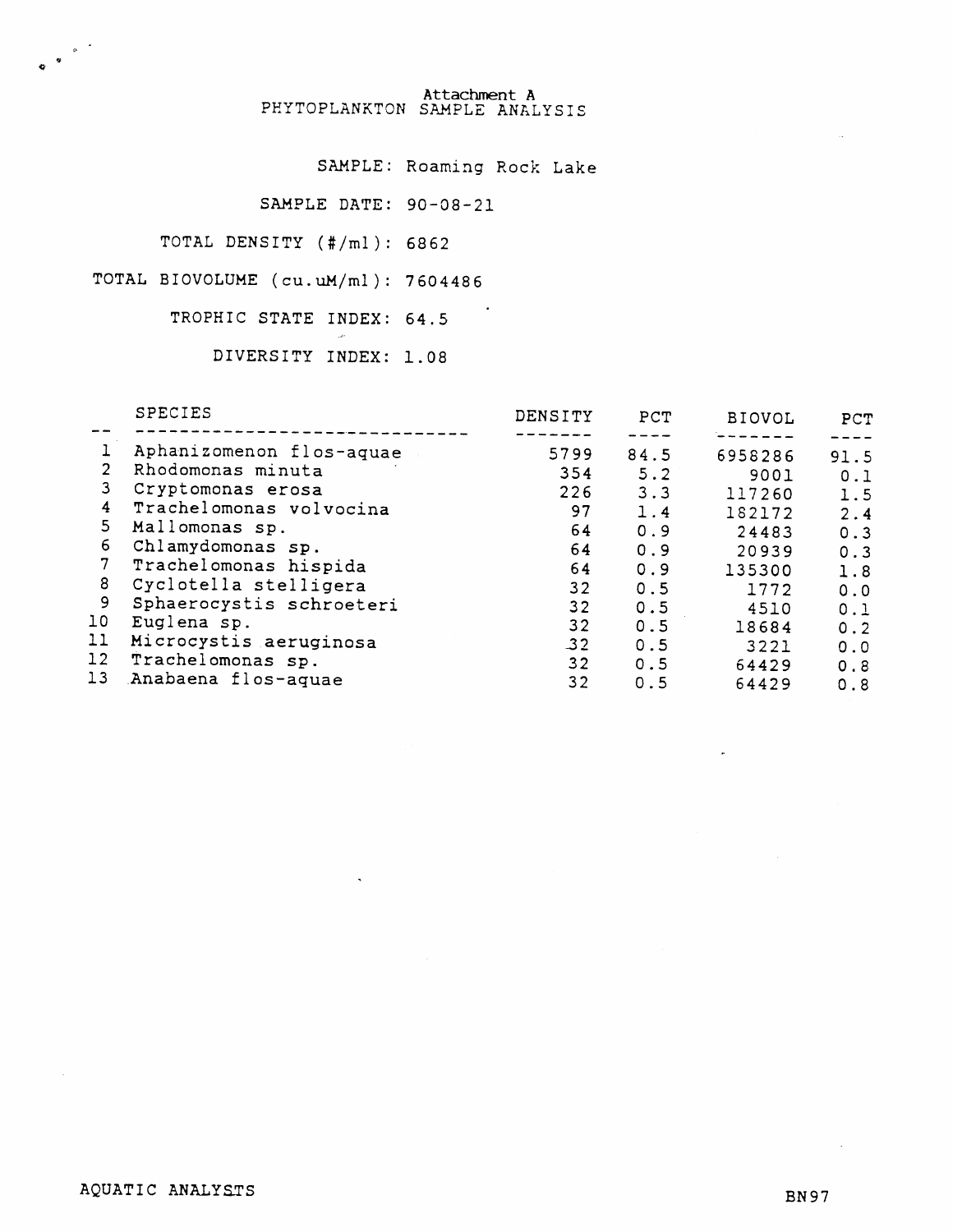Ungent 20, 1990 DIESO RIA CRUS CRUCHEU near the tham Rome Rock, Lake  $\circledcirc$  $\begin{array}{c}\n\text{op.} \text{Frados } - \text{Culvert}\n\\ \nQ_2(ms/2) \\
\hline\n\end{array}$  $\widehat{\mathbb{S}}$  $O_{\mathcal{F}}$  (ng/k)  $4 - 6 = 8$  $\vec{\mathcal{E}}$  $10 \overline{\mathcal{D}}$  $\frac{1}{2}$ ⊡ञ्≟  $0.77$  $\leftarrow$  or  $\overline{\mathscr{U}}$  $\overline{\mathbf{g}}$  $\frac{1}{\sigma}$  $\frac{1}{\frac{1}{2} \frac{1}{2}}$  $\overline{\mathcal{H}}$  $\equiv$   $\frac{1}{2}$  $\overline{\mathbf{0}}$ 70- $\Rightarrow$ 5. ಸ೭  $5 - 10$  $15 - 20$  $\overline{f}$  $\sigma$ Suchi Depth =  $2^{\prime}$ 6<sup>11</sup>  $Secchi D\varphi\psi = 2^{\prime}6^{\prime\prime}$ 3 Neur Bakley's at entrance to Num Cik. (f) (See map for location)  $0$  ( $m/L$ )  $\frac{C_{2}}{2}$  (m/y)  $\overline{\mathbf{g}}$  $\overline{\mathcal{L}}$ Ò  $\mathcal{J}$  =  $\overline{\theta}$ جو ب  $0.77$  $0 \rightarrow i$  $\overline{\mathbf{A}}$  $\frac{3}{4}$  $\sqrt[4]{\frac{1}{2}}$  $\overline{t}$  $\overline{\mathcal{W}}$  $5 - 10 - 15 - 20$  $\overline{\mathcal{O}}$  $\exists o$  $\frac{1}{2}$ ⊣ર્⊃  $\frac{1}{2}$ -25  $\overline{\cdot}$ Seech:  $D\overline{Oth}$   $\overline{O^{\prime}b}$ Seechi Depth  $2^T H''$